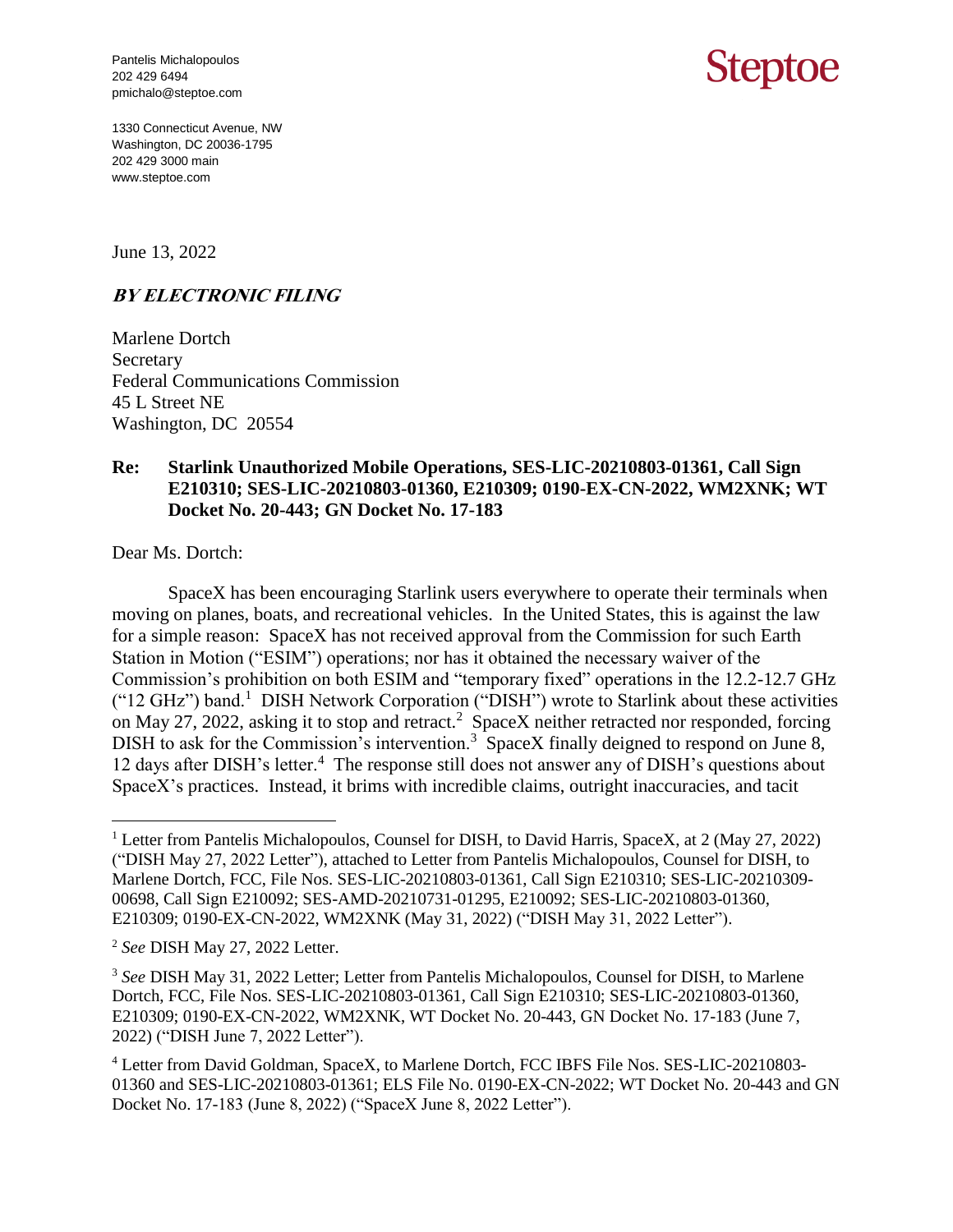$\overline{a}$ 

admissions, including a near-frivolous attempt to justify its actions based on the tragic war in Ukraine.

The recent statements of SpaceX and its Chief Executive Officer speak for themselves:

- "Starlink for RVs can be used **anywhere Starlink provides service** and is ideal for camping and other activities in rural or remote locations where internet access has been unreliable or completely unavailable."<sup>5</sup>
- "It's ideal for travel or camping to **any location** internet access has been unreliable or completely unavailable."<sup>6</sup>
- "Starlink for RVs is available now **wherever** Starlink has coverage, and users can check the availability map for service areas before hitting the road."<sup>7</sup>
- "Yeah, should be fully mobile later this year, so you can move it **anywhere** or use it on an RV or truck in motion. We need a few more satellite launches to achieve compete coverage  $\&$  some key software upgrades."<sup>8</sup>
- "Starlink now available for RVs, campers & other large vehicle users (note, antenna) too big for cars)."<sup>9</sup>
- "Starlink does work on vehicles in motion, including planes, but not yet reliably."<sup>10</sup>
- "Mobile roaming enabled, so phased array antenna can maintain signal while on moving vehicle."<sup>11</sup>

 $5$  SpaceX (@SpaceX), Twitter (May 23, 2022, 5:11 PM ET) <https://twitter.com/SpaceX/status/1528846007148363776> (emphasis added).

 $6$  SpaceX ( $@SpaceX$ ), Twitter (May 24, 2022, 12:17 PM ET) <https://twitter.com/SpaceX/status/1529134554543366146> (emphasis added).

<sup>&</sup>lt;sup>7</sup> SpaceX ( $@SpaceX$ ), Twitter (May 24, 2022, 3:51 PM ET) <https://twitter.com/SpaceX/status/1529188236781793280> (emphasis added).

<sup>8</sup> Elon Musk (@elonmusk), Twitter (Apr. 15, 2021 7:44 PM ET), <https://twitter.com/elonmusk/status/1382842277719003136> (emphasis added).

 $9$  Elon Musk (@ElonMusk), Twitter (May 23, 2022, 7:11 PM ET) [https://twitter.com/elonmusk/status/1528876319362240514.](https://twitter.com/elonmusk/status/1528876319362240514)

<sup>10</sup> Elon Musk (@ElonMusk), Twitter (May 24, 2022, 9:18 AM ET) [https://twitter.com/elonmusk/status/1529089543969943553.](https://twitter.com/elonmusk/status/1529089543969943553)

 $11$  Elon Musk (@elonmusk), Twitter (Mar. 3, 2022 12:50 PM ET), [https://twitter.com/elonmusk/status/1499442132402130951.](https://twitter.com/elonmusk/status/1499442132402130951)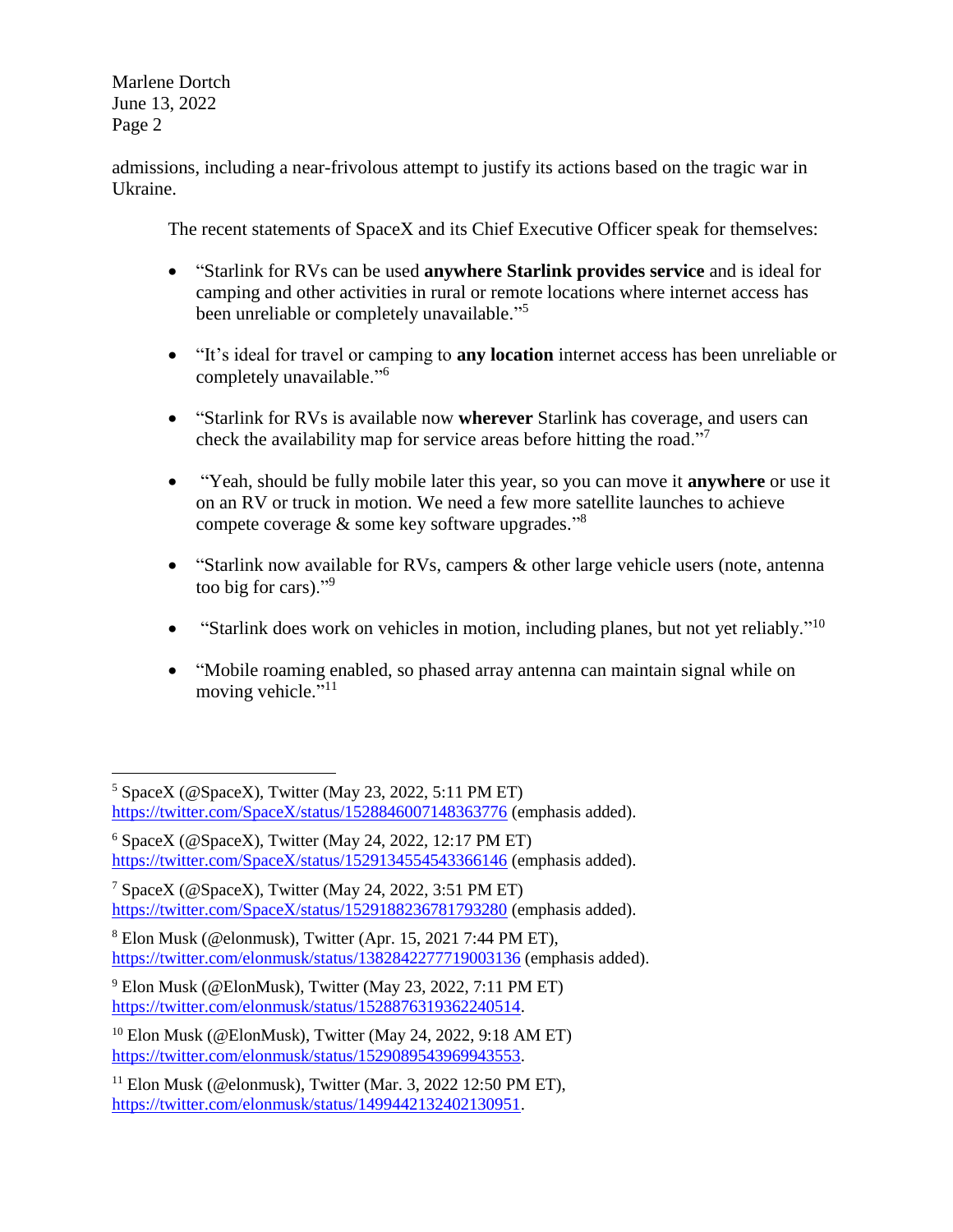In defending its conduct, SpaceX focuses primarily on "keep[ing] Starlinks & life-saving services online *in Ukraine*."<sup>12</sup> But only the last of the foregoing tweets was made in response to a question about the use of the Starlink system in Ukraine, and that response was not limited geographically. All of the other statements have nothing to do with Ukraine. In fact, all but two of them emphasize explicitly that there is *no* geographic limitation to the supposed ability of SpaceX terminals to work in motion: "anywhere Starlink provides service"; "any location"; "wherever"'; "anywhere." That includes the United States.

Rather than address its conduct, SpaceX shamefully invokes the tragic invasion of a country to shield itself from liability for violating the Commission's rules. To be clear, DISH does not object to ESIM use of Starlink terminals in Ukraine. Indeed, DISH takes no exception to ESIM use in any band for which SpaceX receives the necessary approvals and ESIM use is not prohibited. The Commission has ruled that ESIMs "may be authorized" to operate in other spectrum including the 11.7-12.2 GHz and 14-14.5 GHz bands.<sup>13</sup> SpaceX still needs authorization to use these bands, which it has requested and not yet received. DISH does not object to the grant of that authorization. But ESIM use **is** prohibited in the 12 GHz band in the United States, and it should be urgently stopped.

SpaceX admits, as it must, that "mobile use is not allowed."<sup>14</sup> Whether or not Mr. Musk tweets from "molehills,"<sup>15</sup> as SpaceX claims, he has 97 million followers. Tens of millions of them are doubtless American. And the tweets are understood and acted upon by American consumers. Below are some of comments from Starlink users in North America:

- "Starlink Speedtest on a Sailboat in Motion."<sup>16</sup>
- "Works wonderfully on my boat in motion."<sup>17</sup>

 $\overline{a}$ 

<sup>&</sup>lt;sup>12</sup> SpaceX June 8, 2022 Letter at 1 (internal quotes omitted, emphasis in original).

<sup>&</sup>lt;sup>13</sup> Amendment of Parts 2 and 25 of the Commission's Rules to Facilitate the Use of Earth Stations in Motion Communicating with Geostationary Orbit Space Stations in Frequency Bands Allocated to the Fixed Satellite Service, *Second Report and Order*, 35 FCC Rcd 5137, 5147 ¶ 29 (2020); *see also* 47 C.F.R. § 25.202(a)(10)(ii).

<sup>&</sup>lt;sup>14</sup> SpaceX June 8, 2022 Letter at 4.

<sup>15</sup> *Id.* at 6.

<sup>16</sup> NdiliTechnologies, *Starlink Speedtest on a Sailboat in Motion*, YouTube (Mar. 25, 2022), <https://www.youtube.com/watch?v=ISCt2U5VKrc> (50,403 views as of June 7, 2022).

<sup>&</sup>lt;sup>17</sup> Comment by u/Person\_reddit (May 24, 2022), u/PositiveSplit6483, *Starlink works in motion*, Reddit (May 24, 2022), [https://www.reddit.com/r/Starlink/comments/uwroll/comment/i9uedl9.](https://www.reddit.com/r/Starlink/comments/uwroll/comment/i9uedl9)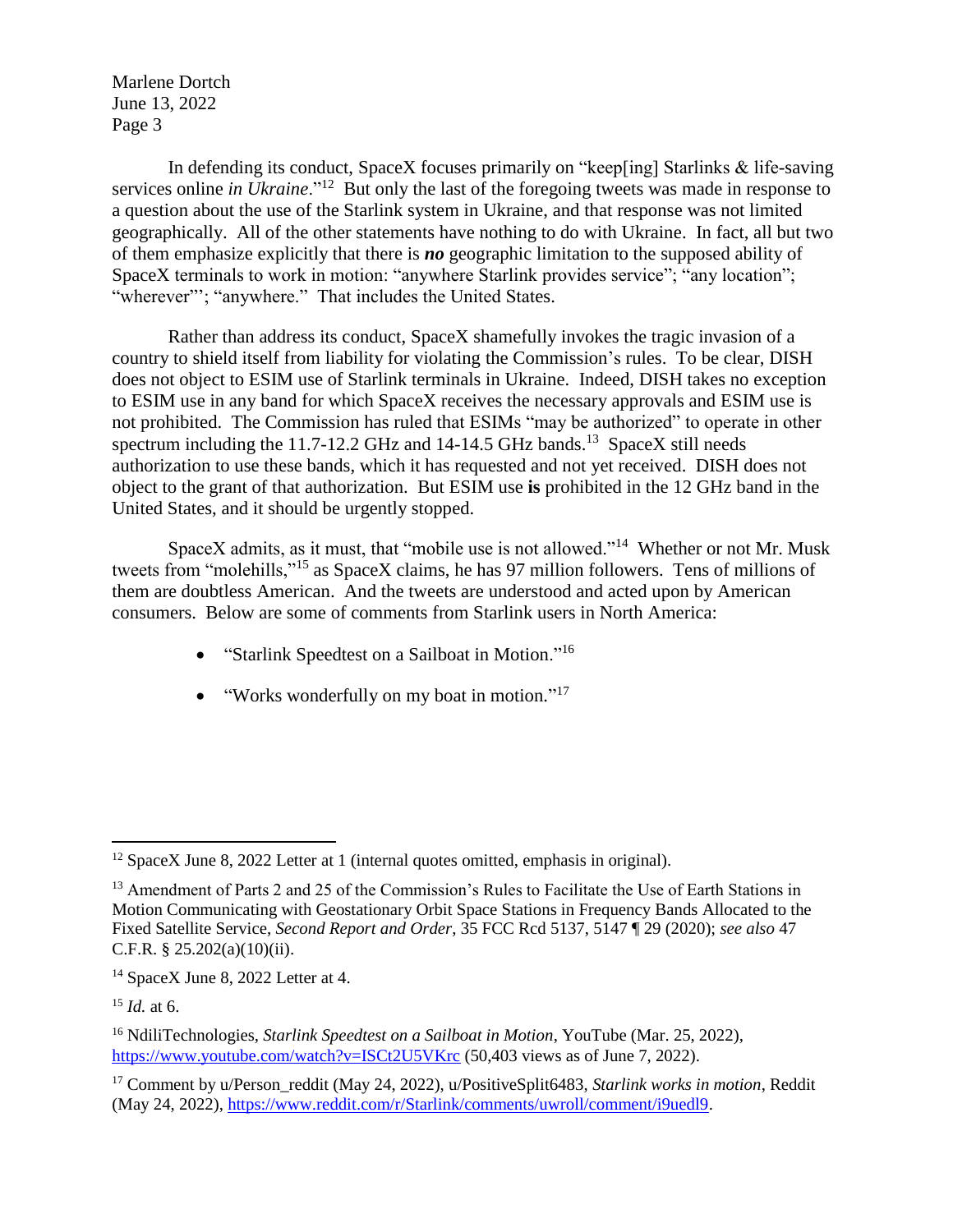- "Does StarLink work on a boat in motion? Why yes. Yes it does."<sup>18</sup>
- "Dishy on a boat. Travelling at 9 knots."<sup>19</sup>
- "Starlink Storm Chasing Mobility/Portability ultimate test" (noting "[t]his however confirms Elon Musk's tweet that in-motion use works, and I figured as a reviewer of Starlink, I need to test his claims." $)^{20}$
- "Enjoying Starlink while driving my Tesla"<sup>21</sup>
- "[T] hese were the numbers I was getting with my Starlink while I was driving through Vermont"<sup>22</sup>
- "I've had Starlink (standard service) mounted on my van for last couple months. It works when driving. Even at highway speeds."<sup>23</sup>
- User noting that he has been watching streaming video using Starlink "since" Shelby, North Carolina all the way to Newton . . . it is like 44 miles through country roads."<sup>24</sup>

None of the users seems to be located in Ukraine. All but one appear to be located in the U.S., one in Canada.

And even in the short time since DISH alerted the Commission to these issues, additional examples of Starlink customers using their service while in motion surfaced: "Starlink portability

[https://www.reddit.com/r/Starlink/comments/uo81t3/does\\_starlink\\_work\\_on\\_a\\_boat\\_in\\_motion\\_why\\_yes](https://www.reddit.com/r/Starlink/comments/uo81t3/does_starlink_work_on_a_boat_in_motion_why_yes)

<sup>19</sup> u/juniorbomber, *Dishy on a boat. Travelling at 9 knots.*, Reddit (May 30, 2022), [https://www.reddit.com/r/Starlink/comments/v1fnse/dishy\\_on\\_a\\_boat\\_travelling\\_at\\_9\\_knots.](https://www.reddit.com/r/Starlink/comments/v1fnse/dishy_on_a_boat_travelling_at_9_knots)

<sup>20</sup> TheNStew, *Starlink Storm Chasing - Mobility/Portability ultimate test*, YouTube (June 2, 2022), [https://www.youtube.com/watch?v=kOQI6-D-gs0;](https://www.youtube.com/watch?v=kOQI6-D-gs0) *see also* Jason Hughes (@wk057), Twitter (May 5, 2022 9:49 AM ET),<https://twitter.com/wk057/status/1522212009483415552> ("Am I the only one that reads this [Starlink terms of service] as, "We're not saying it \_won't work\_ in motion... we just don't really want you to do that right now."? Guess I'll have to test this.").

<sup>21</sup> Anthony Cornrod (@TWIT\_ANTHONY), Twitter (Apr. 25, 2022 8:43PM ET), [https://twitter.com/TWIT\\_ANTHONY/status/1518752581891284994.](https://twitter.com/TWIT_ANTHONY/status/1518752581891284994)

<sup>22</sup> Matt Carroll (@cherball1890), Twitter (May 6, 2022 7:42PM ET), [https://twitter.com/cherball1890/status/1522723554856427520.](https://twitter.com/cherball1890/status/1522723554856427520)

<sup>23</sup> Comment by u/geoffreyhuntley (May 23, 2022), u/Responsible\_Half2856, *Starlink for RV's*, Reddit (May 23, 2022), [https://www.reddit.com/r/Starlink/comments/uw8yjx/starlink\\_for\\_rvs/i9r5764/.](https://www.reddit.com/r/Starlink/comments/uw8yjx/starlink_for_rvs/i9r5764/)

<sup>24</sup> Matt Carroll (@cherball1890), Twitter (May 4, 2022 7:53PM ET), [https://twitter.com/cherball1890/status/1522001398208114692.](https://twitter.com/cherball1890/status/1522001398208114692)

 $\overline{a}$ <sup>18</sup> u/eggplant zoo, *Does StarLink work on a boat in motion? Why yes. Yes it does.*, Reddit (May 12, 2022),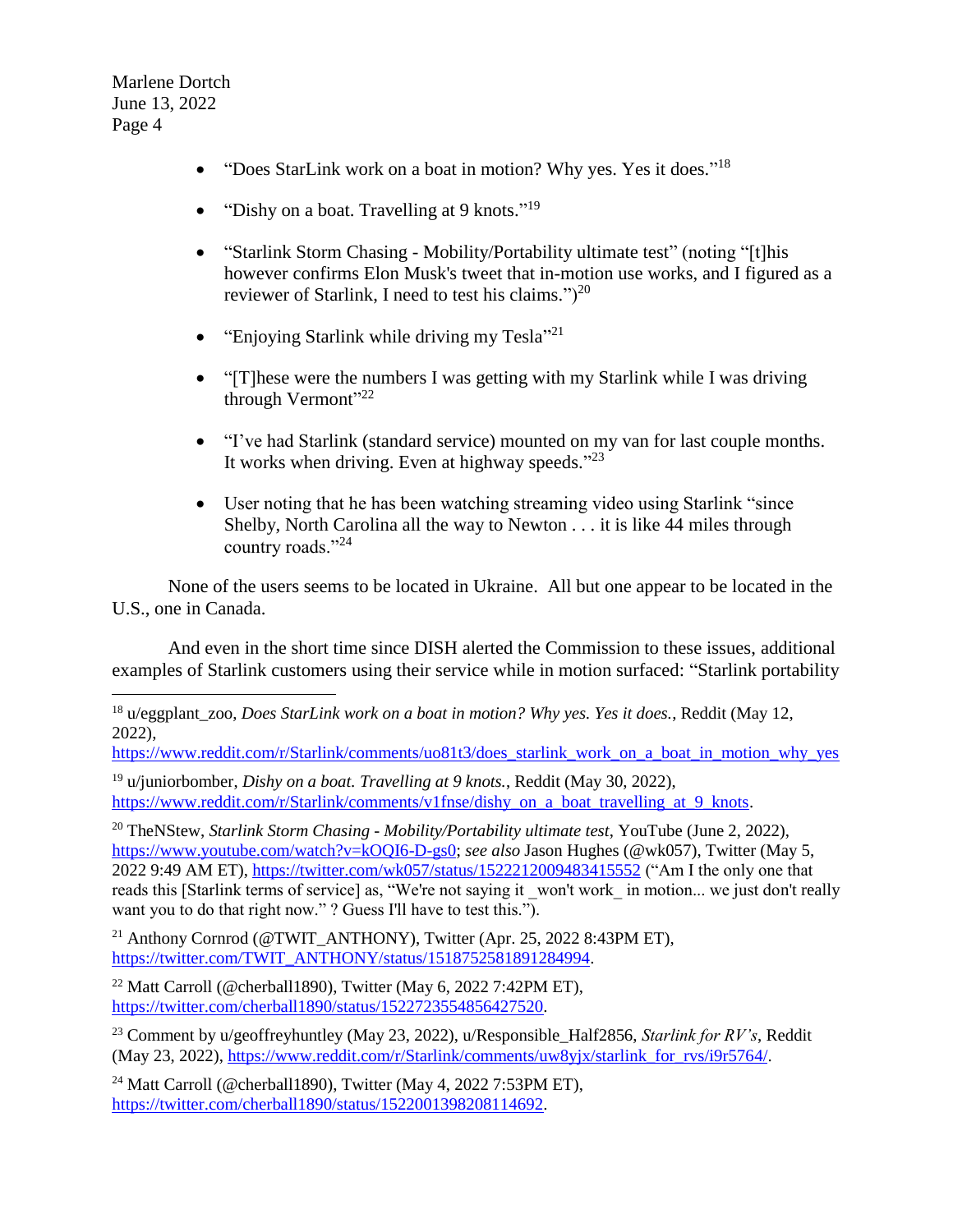on the water is a game changer! We are currently boating in the Pacific Northwest on Desolation Sound & our connection is amazing!"<sup>25</sup> Another user observed, "starlink works flawlessly while underway on our boat."<sup>26</sup> This user, too, seems to be based in the U.S.

Troublingly, another user has suggested silence to evade enforcement: "In-motion had already been demonstrated. Motors-disabled had been tried, before it was declared a TOS violation. You're not covering any new territory, or expressing any 'freedoms', you're just providing discovery material for anti-Starlink legal teams."<sup>27</sup> And here is another comment in the same vein: "As an engineer who has seen the FCC levy a fine on the company I was working for (*a five-digit fine*!), for a *record-keeping lapse*… don't feed DISH Networks legal team. Seriously."28

While SpaceX attempts to make much of the prohibition on "in-motion use" in its own user agreement, that nominal prohibition does little to exonerate its conduct. In fact, DISH pointed to this provision of SpaceX's user agreement from the start, as proof that SpaceX knows what the rules are and has still proceeded with its reckless statements.<sup>29</sup> The problem is that SpaceX observes its own agreement in the breach, as its own statements are irreconcilable with its own prohibition. The fact that some users are aware of the prohibition, as SpaceX goes to some lengths to establish,<sup>30</sup> is cold comfort when many users are either unaware of it or know it and flout it based on the winking "go-aheads" by SpaceX and its CEO. In fact, through one of the user statements it quotes, SpaceX is endorsing another untruth. SpaceX quotes a user saying: "The latest press release says that the internet service would be inactive when the RV is in motion as it hits the road."<sup>31</sup> The implication is that the statement is true. But there appears to be no SpaceX press release that makes this claim. In fact, SpaceX does not deactivate service

<sup>27</sup> Comment by u/FarmingBytes, u/[deleted], *No starlink in motion. Can someone provide proof it's because of the FCC? Elon says it just voids warranty.*, Reddit (June 5, 2022), [https://www.reddit.com/r/Starlink/comments/v5j8yw/no\\_starlink\\_in\\_motion\\_can\\_someone\\_provide\\_proo](https://www.reddit.com/r/Starlink/comments/v5j8yw/no_starlink_in_motion_can_someone_provide_proof/ibbura6) [f/ibbura6.](https://www.reddit.com/r/Starlink/comments/v5j8yw/no_starlink_in_motion_can_someone_provide_proof/ibbura6) This comment was in response to a deleted post that was entitled "No starlink in motion. Can someone provide proof it's because of the FCC? Elon says it just voids warranty." Please see the discussion of the supposed voiding of the equipment warranty below.

<sup>31</sup> *Id.* at 5.

 $\overline{a}$ 

<sup>&</sup>lt;sup>25</sup> Heather Rideout (@HERideout), Twitter, (June 11, 2022, 12:59 PM), [https://twitter.com/HERideout/status/1535668173445296128.](https://twitter.com/HERideout/status/1535668173445296128)

<sup>&</sup>lt;sup>26</sup> Comment by u/Person\_reddit, u/JaywalkingTheWorld, *Starlink… on a boat*, Reddit (June 1, 2022), [https://www.reddit.com/r/Starlink/comments/v32a8s/starlink\\_on\\_a\\_boat/iaxavwa.](https://www.reddit.com/r/Starlink/comments/v32a8s/starlink_on_a_boat/iaxavwa)

<sup>28</sup> Comment by u/SpaceBytes, u/crazyhorse991, *Dish Feuds With SpaceX Over Starlink Dishes Being Used on Moving Boats, Cars*, Reddit (June 10, 2022),

[https://www.reddit.com/r/Starlink/comments/v8tiph/dish\\_feuds\\_with\\_spacex\\_over\\_starlink\\_dishes\\_being](https://www.reddit.com/r/Starlink/comments/v8tiph/dish_feuds_with_spacex_over_starlink_dishes_being) (emphasis in original).

<sup>29</sup> DISH May 27, 2022 Letter at 3.

<sup>30</sup> *See* SpaceX June 8, 2022 Letter at 4-5.